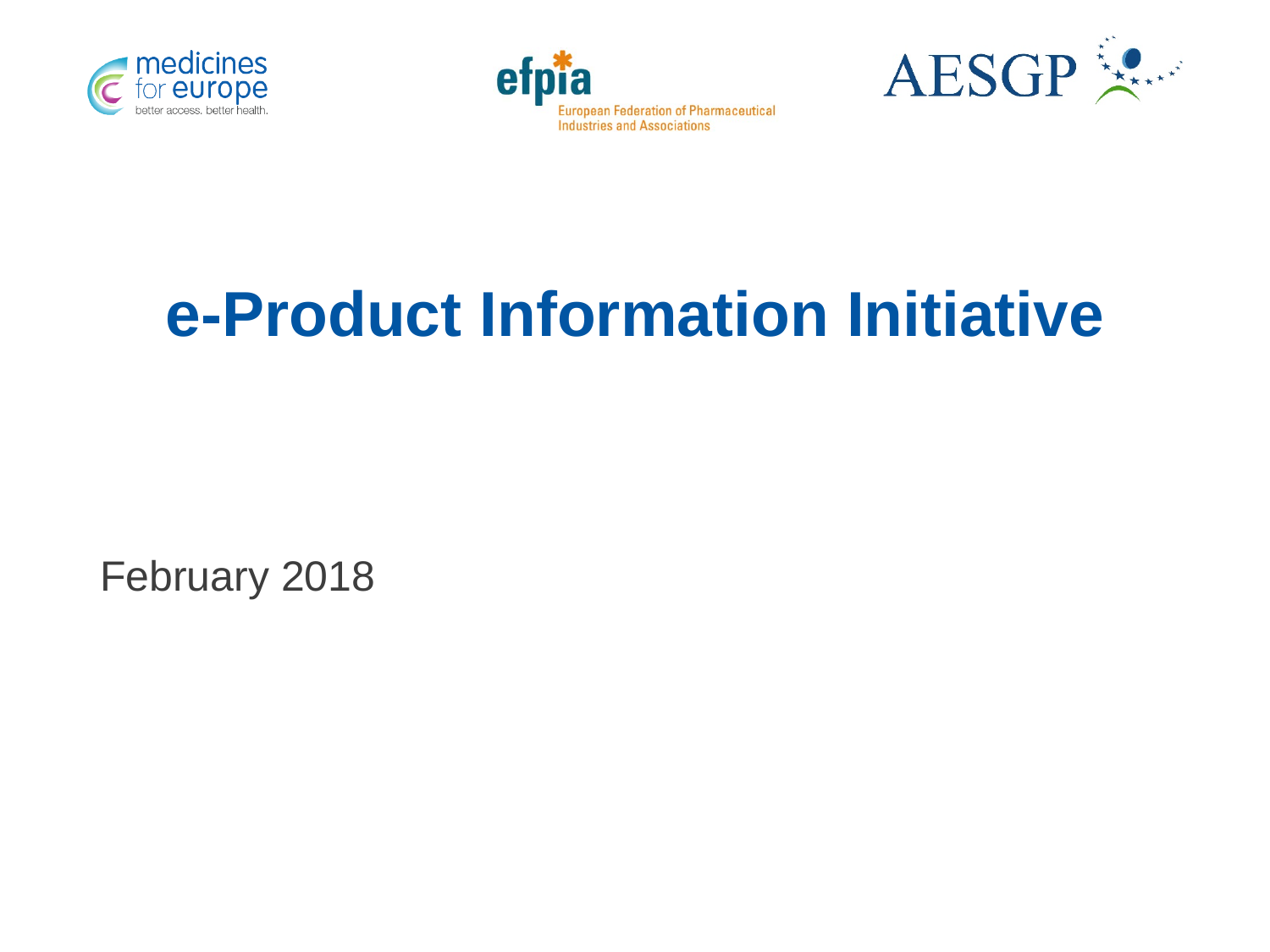# **Joint Industry Initiative & its Objectives**

- **EXALUAGE:** AESGP, EFPIA and Medicines for Europe have created a joint Industry Task Force – **Inter-Association Task Force eProduct Information**
- **This Task Force aims to partner with stakeholders to focus on:** 
	- Creating proposals for improved product information content, layout and readability within current legislation
	- Applying (digital) health literacy principles
	- Developing electronic product information formats concurrently
	- Enabling a single trusted portal to facilitate dissemination of electronic product information

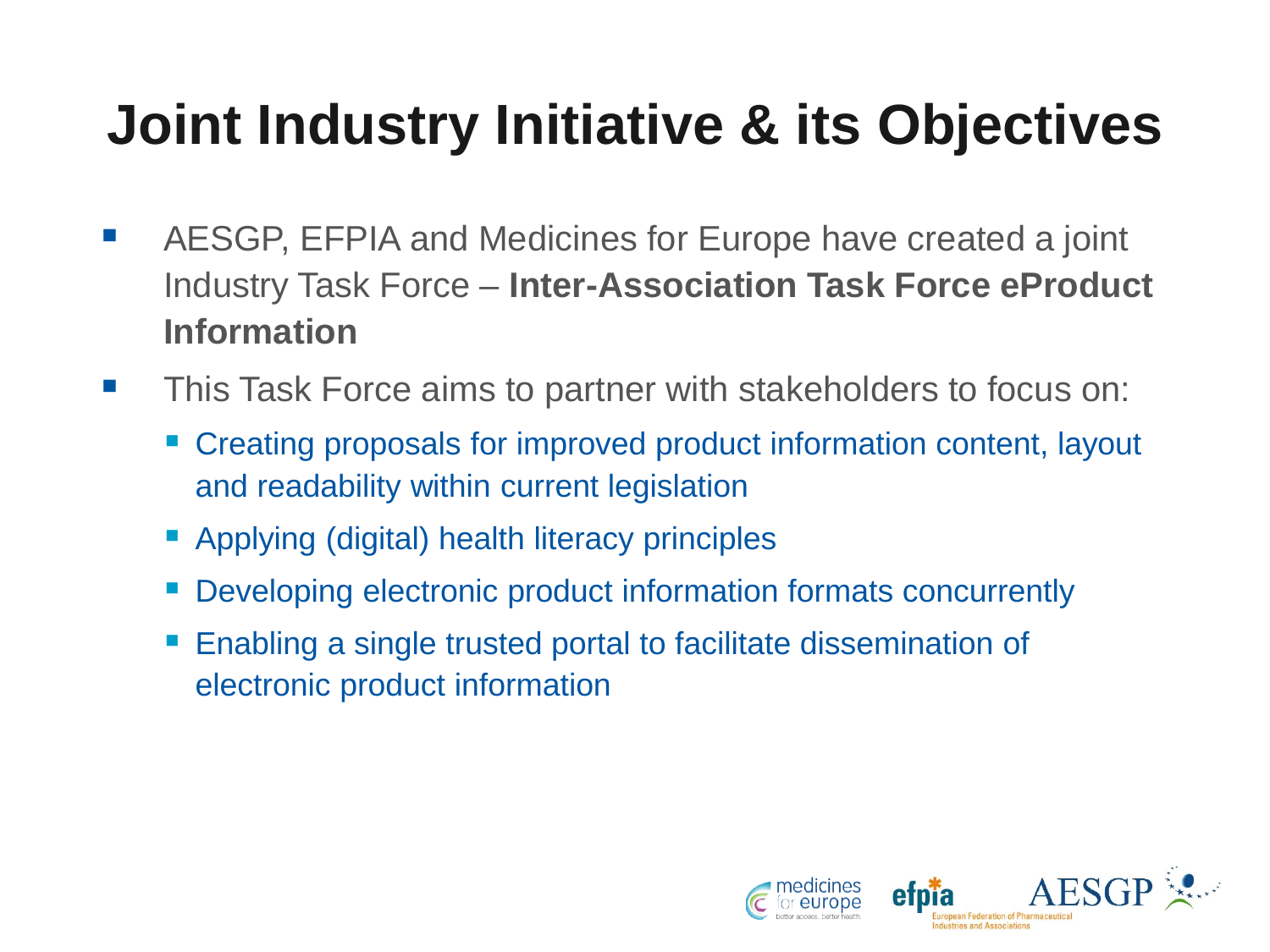# **Task Force's General Principles**

- **Pharmaceutical industry fully supports the provision of PI text which is:** 
	- comprehensive
	- accurate
	- up-to-date
	- **Te trusted (regulator-approved information)**
- Such information must be
	- **easily accessible**
	- understandable & relevant for the target audience and
	- allowing the patients/HCPs to obtain, identify and use the information necessary to meet their individual needs.
- **Patients' role in their own health care is changing from patient** compliance to patient engagement.
- **Increasing importance of improved access along with content, readability and layout of product information, which are considered key pillars for correct and appropriate use.**

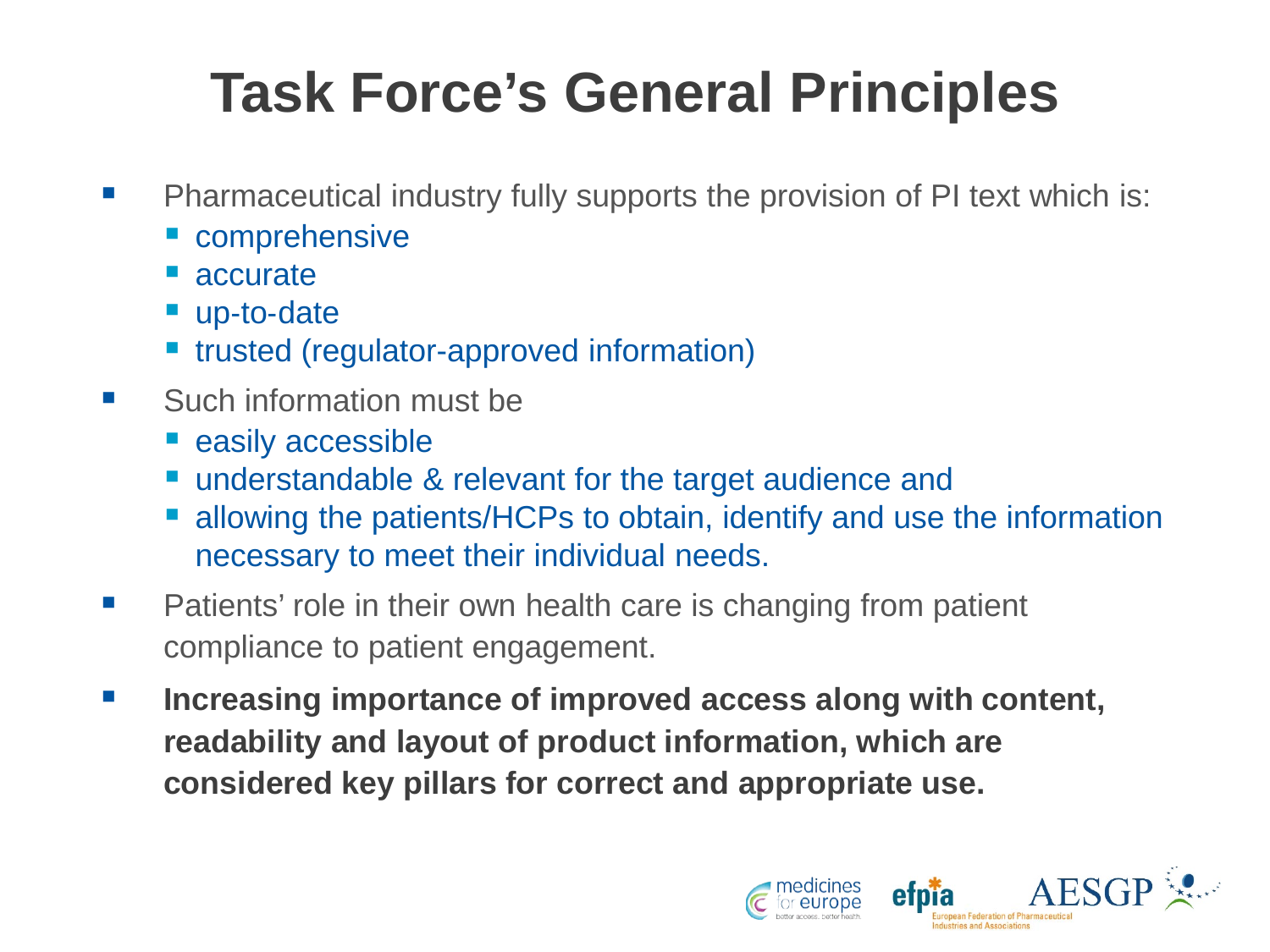## **Readability, Layout and Content of the Product Information**

- In order to be effective, product information has to be noticed, read, understood, trusted and remembered
- **These shortcomings may lead to inappropriate consequences,** such as
	- **patients are not adhering to treatment**
	- **P** patients may become confused or worried
	- **P** reduced treatment benefits, symptom control and disease management

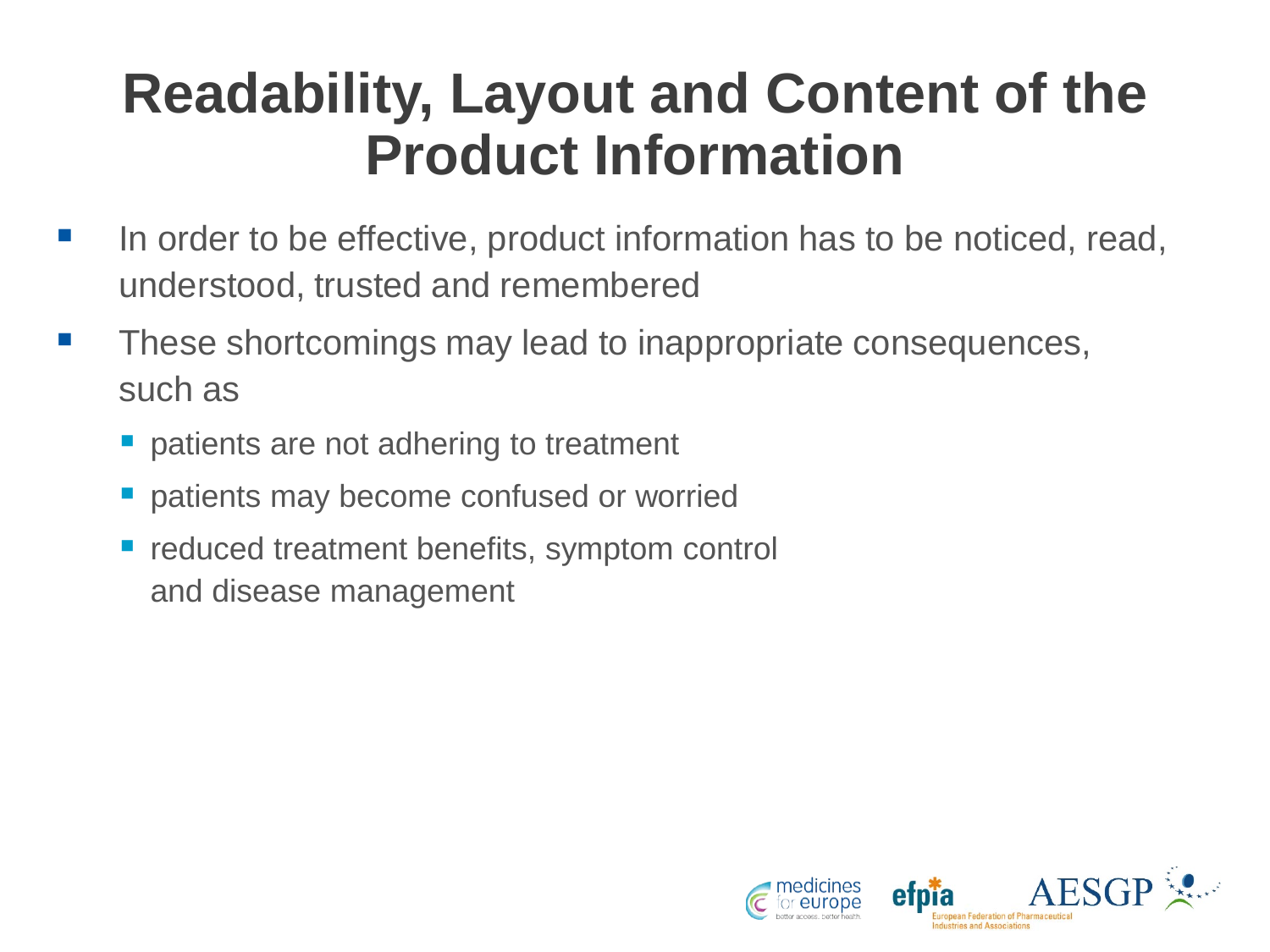## **Importance of Health Literacy**

"Health Literacy is linked to literacy and entails people's **knowledge, motivation and competences to access, understand, appraise and apply health information** to make judgements and take decisions in everyday life concerning health care, disease prevention and health promotion to maintain or improve quality of life during the life course." Ref: European Health Literacy Consortium (2012)

- Limited health literacy is very common
- 47% of all respondents have inadequate or problematic health literacy

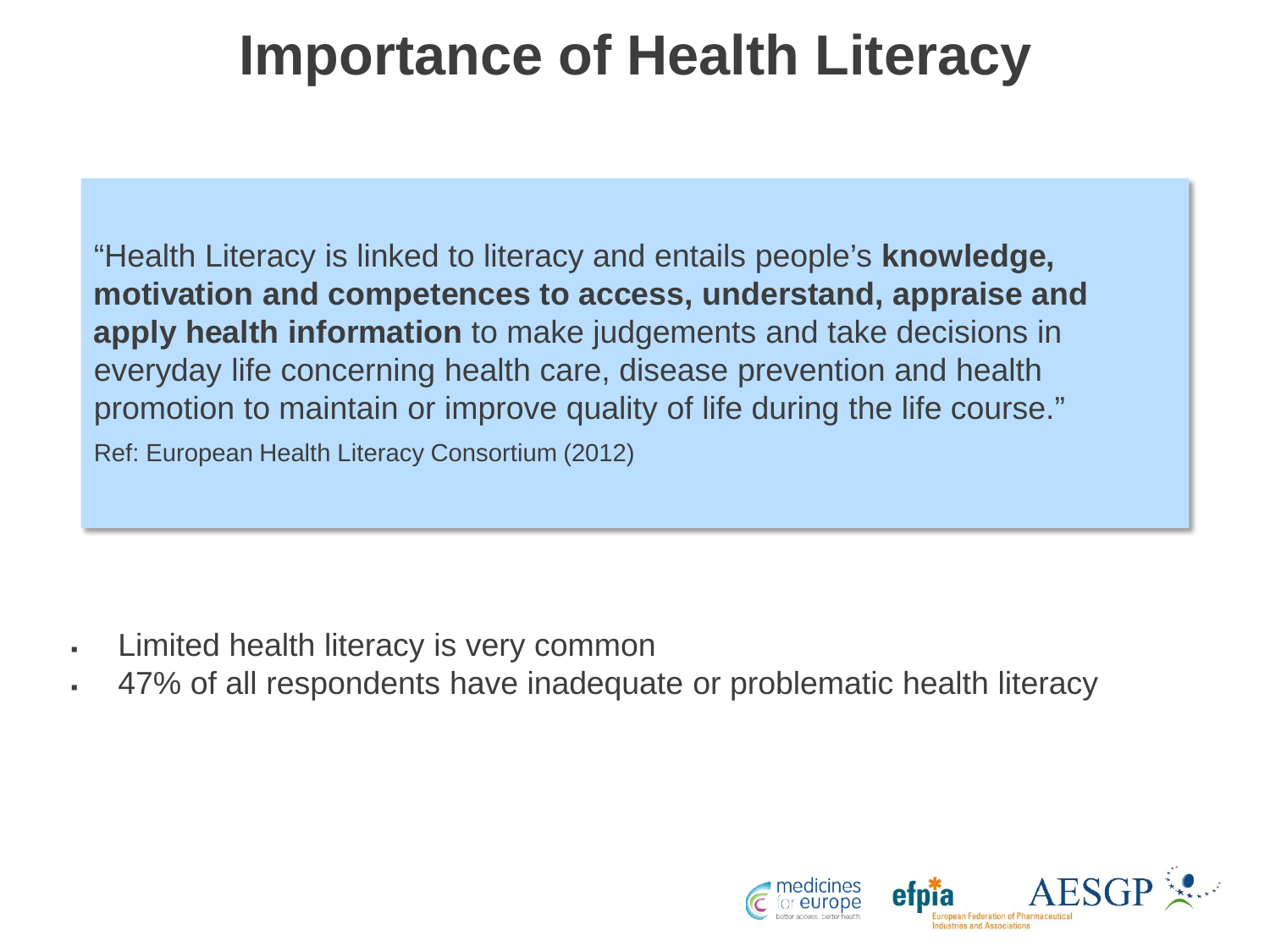# **Advantages of e-Dissemination**

- Use of existing and evolving **technologies** allows **immediate access** to regulator-approved 'real-time' PI, rather than relying on potentially out of date paper copies or electronic information from non-trusted sources.
- Allowing enhanced **device-related instructions** for the application of medicines (e.g. video instructions for asthma sprays, pre-filled syringes)
- Addressing **needs of people with disabilities**
- **Most importantly**, enabling **rapid availability of new efficacy & safety**  information to patients and HCPs (in contrast to paper PL, where the introduction of changes takes often several months)
- Allows rapid and simple **implementation of changes** to the PL;
	- **Helping to facilitate continuous supply of product to the market**
	- Reducing environmental impact (paper and production)

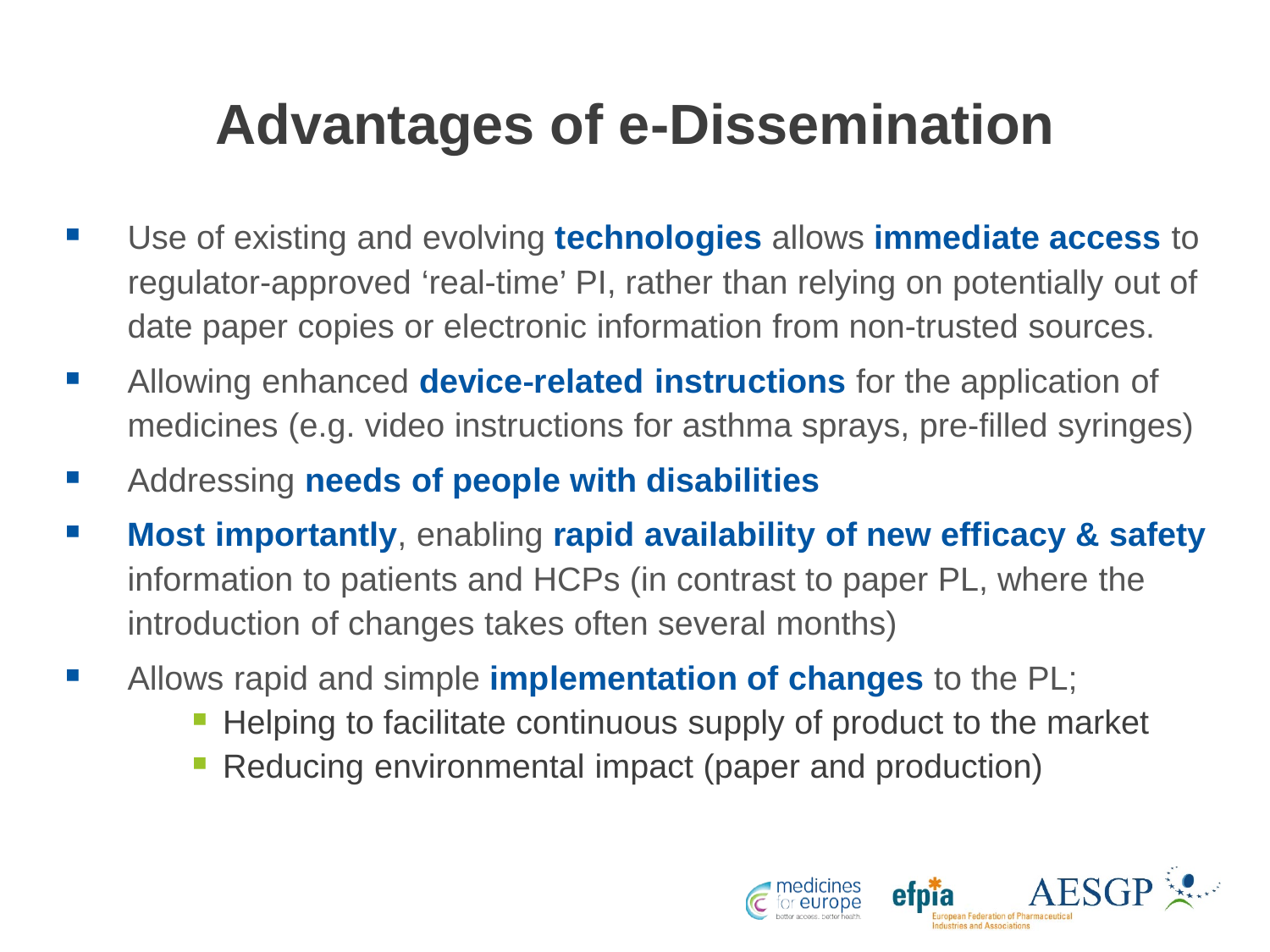# **Advantages of e-Dissemination cont.**

- **EXECTE Electronic dissemination of PL and SmPC addresses the** shortcomings of paper based system by:
	- Allowing for flexibility in **font size and line spacing**
	- **Enabling patients to search for information in a tailored fashion** to meet their own needs
	- **Flexibility to provide enhanced, tailored information and interactive features** (e.g. interactions based on concomitant medications).
	- Addressing the issues associated with **multi-language packs**
	- **Easing access** to medications **for small markets** and/or small patient populations
	- Supporting information management in professional environments such as **hospital settings**

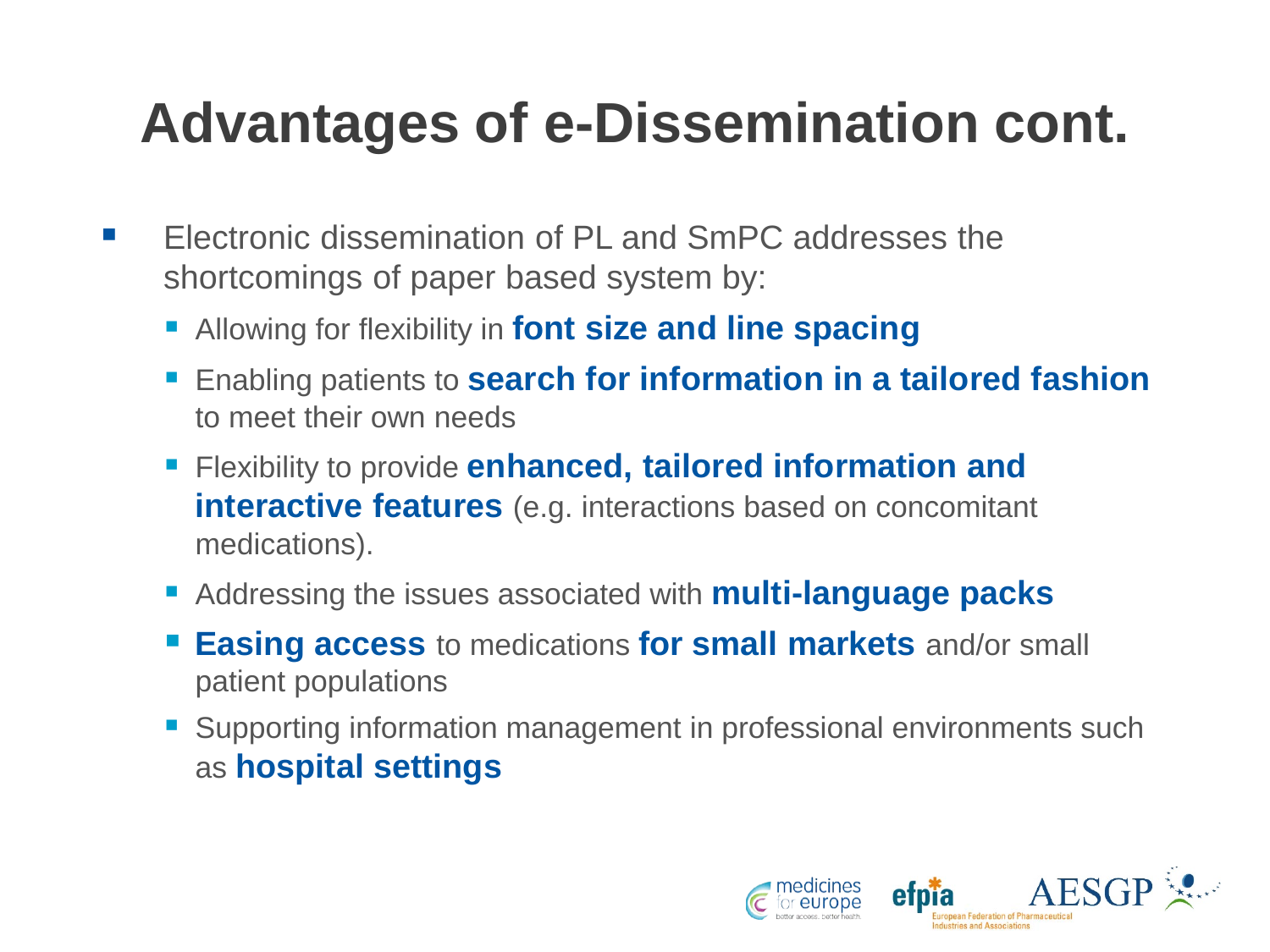### **Industry Task Force structure**

Industry association task force **Industry association task force**

#### **WP 1: Steering Group**

Coordination, stakeholder management (Patients / HCP engagement)

**WP 2:**

Organisational aspects of implementation

**WP 3:** Readability, layout and content of the product information

**WP 4:**

Future methods of dissemination of the product information



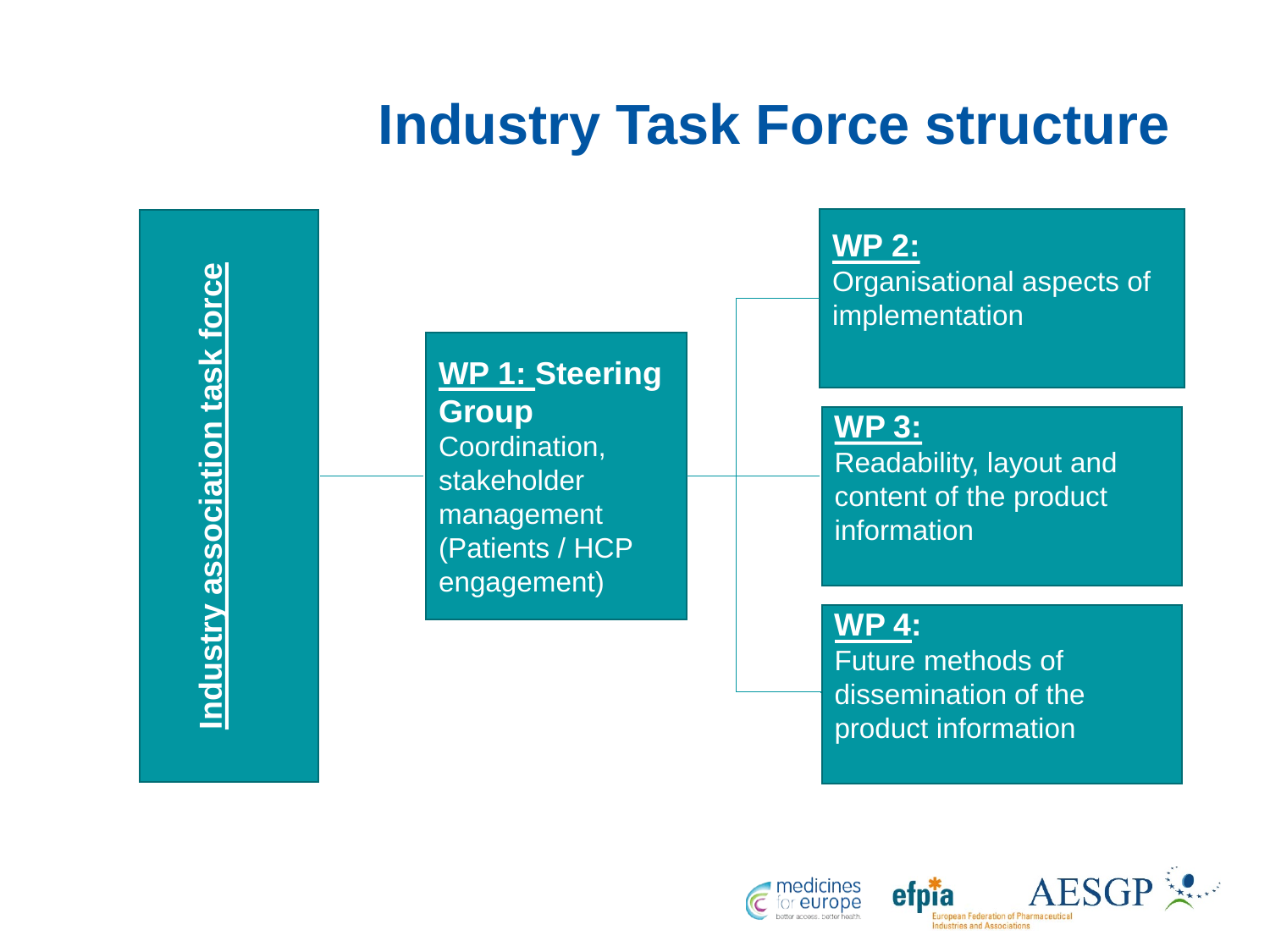#### **Industry Task Force view on implementation of eProduct Information**

- **Electronic PI should be introduced in a stepwise approach in the EU**, over a period of time that allows for a **smooth transition from paper**.
- **The focus should be on developing the electronic version as THE** definitive source for most patients with **paper gradually becoming only a 'back up'** for those who cannot or do not want to use the electronic version. This could be achieved by building experience and trust amongst stakeholders.
- For those patients who cannot access their PI electronically, it has to be ascertained that they can get the corresponding most recent regulatorapproved **PI printed in the pharmacy, at the point of sale**
- **Specific situation for non-prescription medicinal products: as** patients may have no or little interaction with a HCP, information provided directly with the pack will continue to be required. It could be complemented by a more user-friendly electronic information.

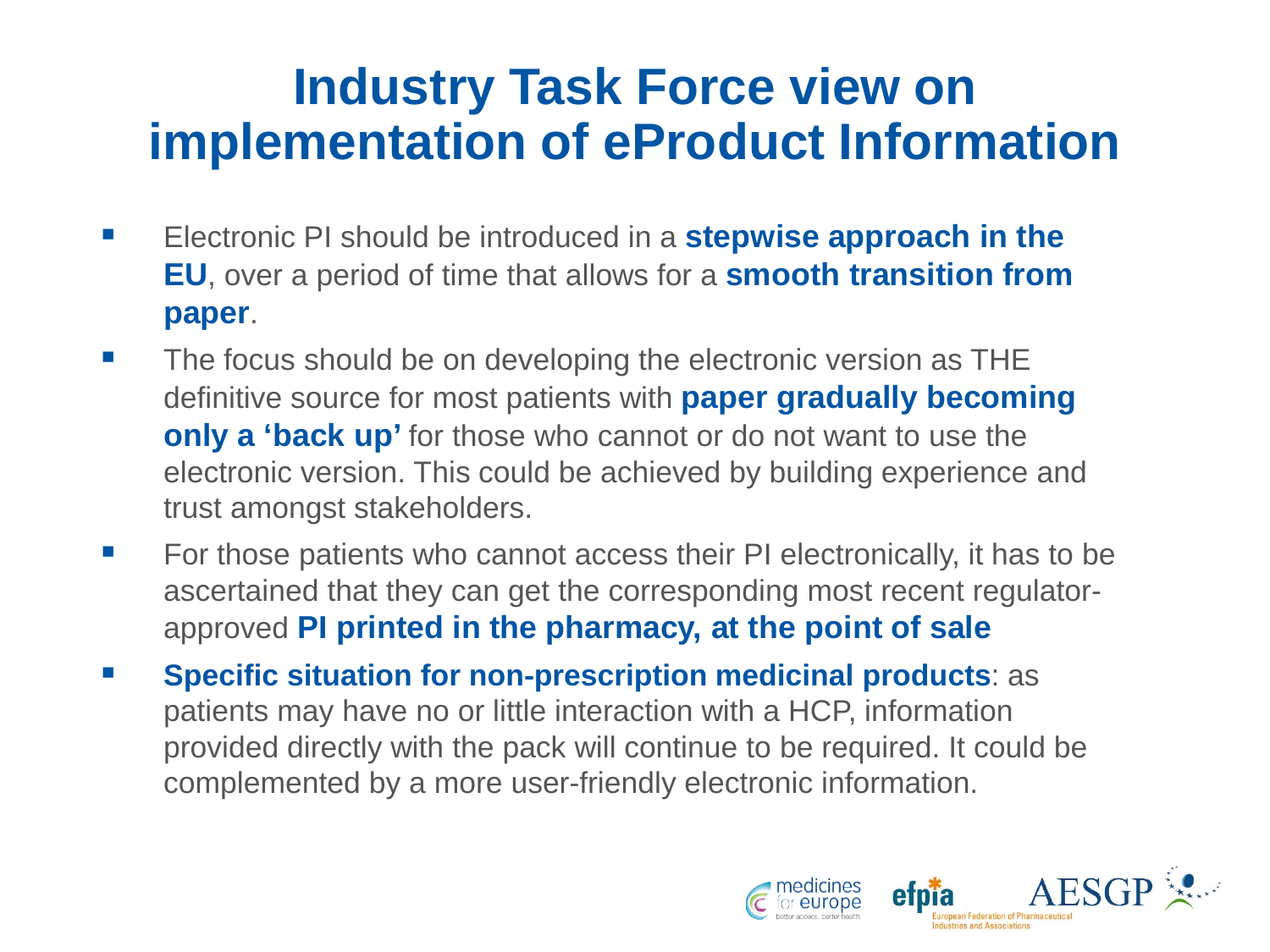### **Diverse landscape of Member States initiatives - established collaboration between regulators & industry**

#### **Italy**

- Companies to provide updated PI to a database within 30 days after approval
- The patient receives up-todate information (onsite printing @pharmacies)
- NEW: under discussion that information about database sufficient
- Tailored and faster dissemination of new info
- Decreased risk of drug shortages
- Less destruction costs or recalls





PI content explained in small movies

**Tramadol** 

etpia

**European Federation of Pharmaceutics** Industries and Associations



**AESG** 

**Belgium** - Hospital pilot project: cooperation between industry, pharmacists and authorities. Testing of hospital packs e-only info without paper leaflet

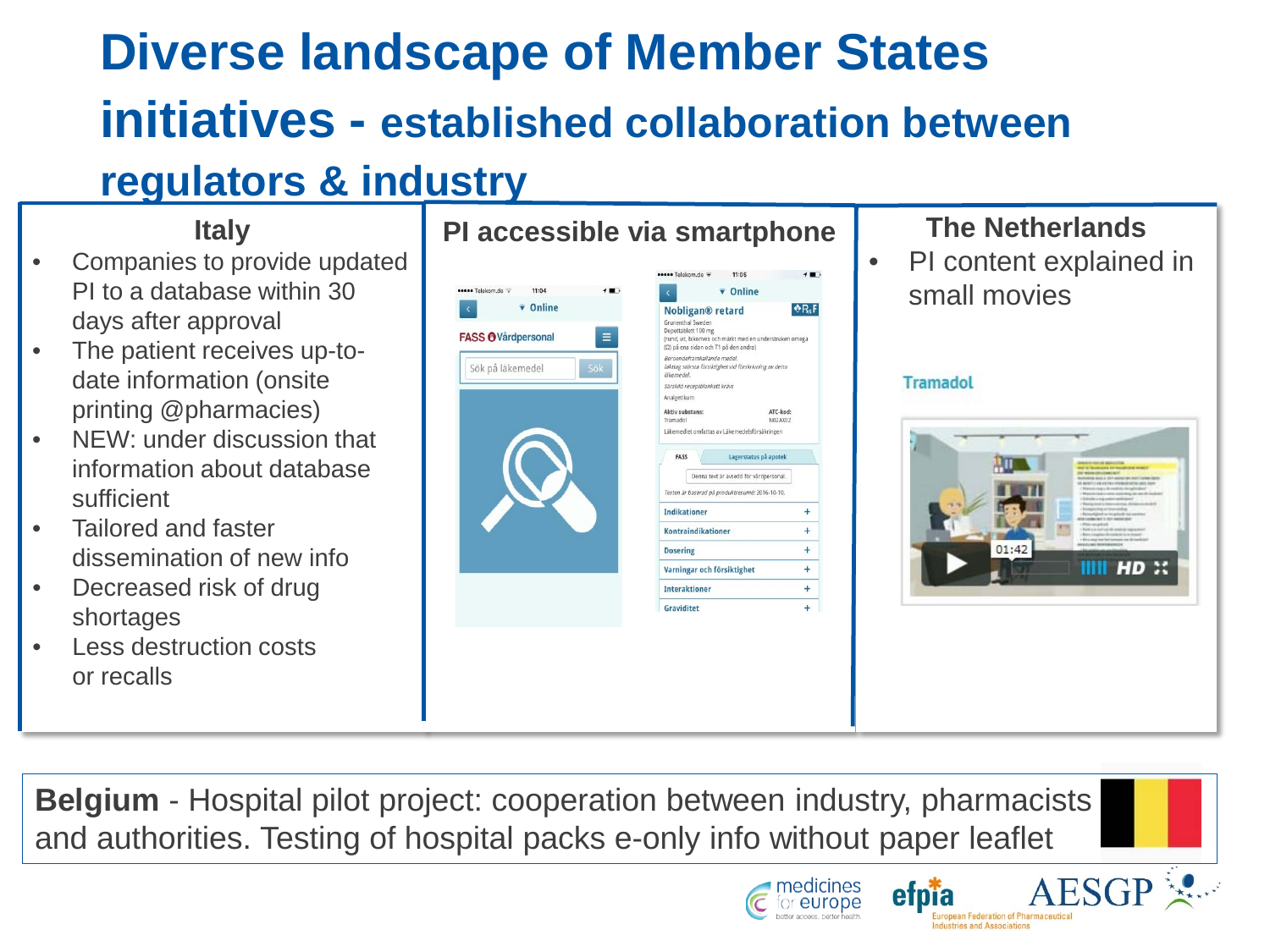#### **Concurrently: German Pilot Study (proof-of-concept for IATF-proposals)**

- Gain experience in real-life environment & complete the picture and connect the dots
- Create an electronic database to provide up-to-date PI to patients in various formats
- **Allow simplified access via an integrated system (apps, web page, print-out in** pharmacies)
- Exploring synergies with the development of a more flexible QRD Template (e.g. additional function as style sheet for easier transformation into various output formats)

In cooperation with all relevant stakeholders including:

- Patient representatives
- Pharmacists representives
- National competent authority representatives



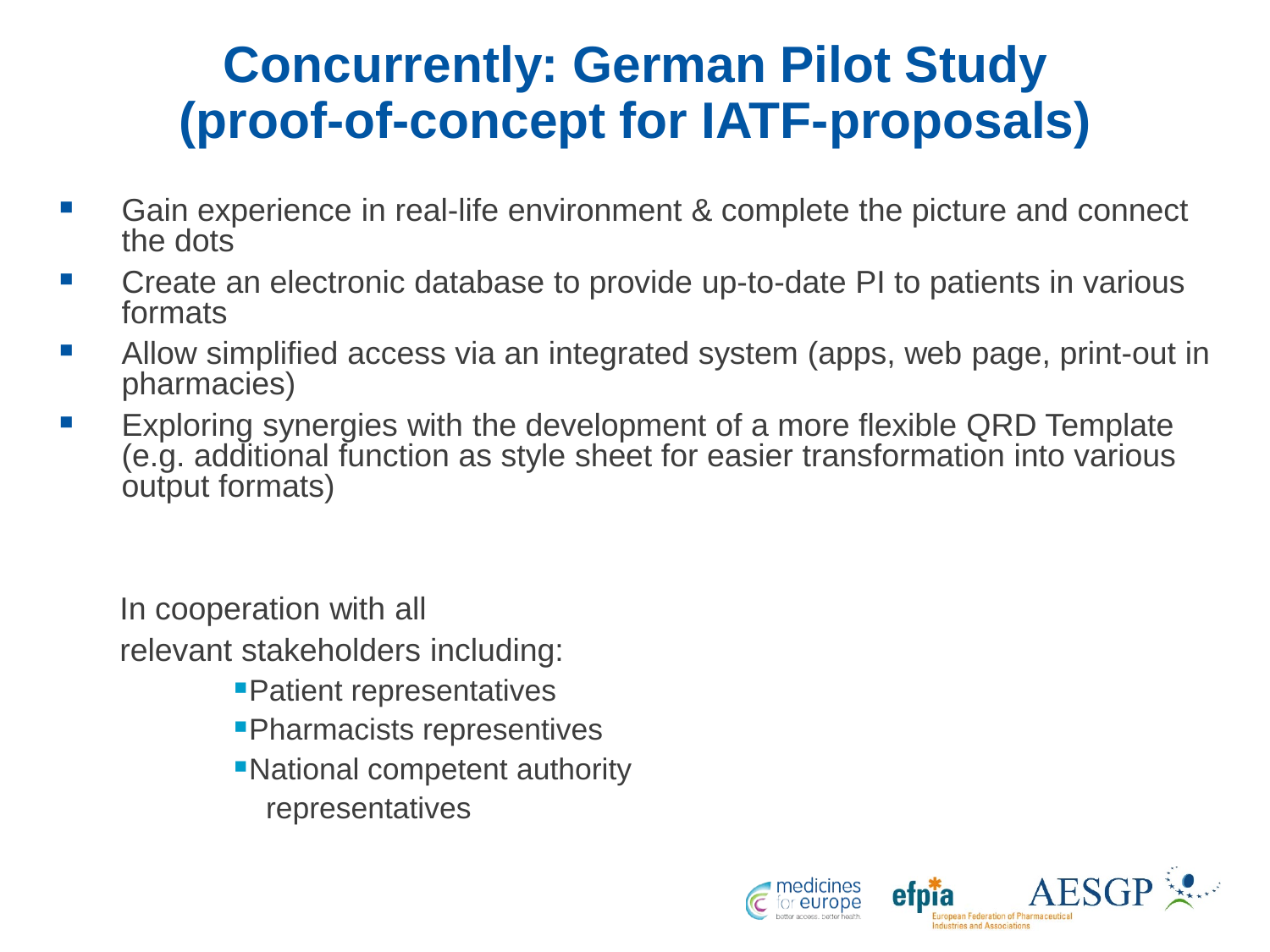#### **Change challenges into opportunities: cooperation of all stakeholders is needed**

## **Joint Industry Initiative & its Objectives**

AESGP, EFPIA and Medicines for Europe have created a joint Industry Task Force – **Inter-Association Task Force eProduct Information** 

## **EMA Reflection Paper on Web Portal**

**EU Telematics Strategy and Implementation** Roadmap 2015 – 2017

*"The EU Medicines Web portal for human medicinal products will be a free, unbiased, scientifically-valid source of medicinal product information on the internet."*

- Oct 2016 EMA Reflection paper: Development of the European medicines web portal
	- **Enhanced cooperation and visibility within the** EU regulatory & re-use and data sharing

#### **European Commission's report/recommendations**

#### **Room for improvement of PL rather than of SmPC**

- **Patient's comprehension and PL readability can be** improved.
- **Language often too complex and design / lay-out** not always user-friendly.
- **The elderly and those with low literate skills are** particularly disadvantaged, generally true for all patient groups.

**Diverse landscape of Member States initiatives** - established collaboration between regulators & industry



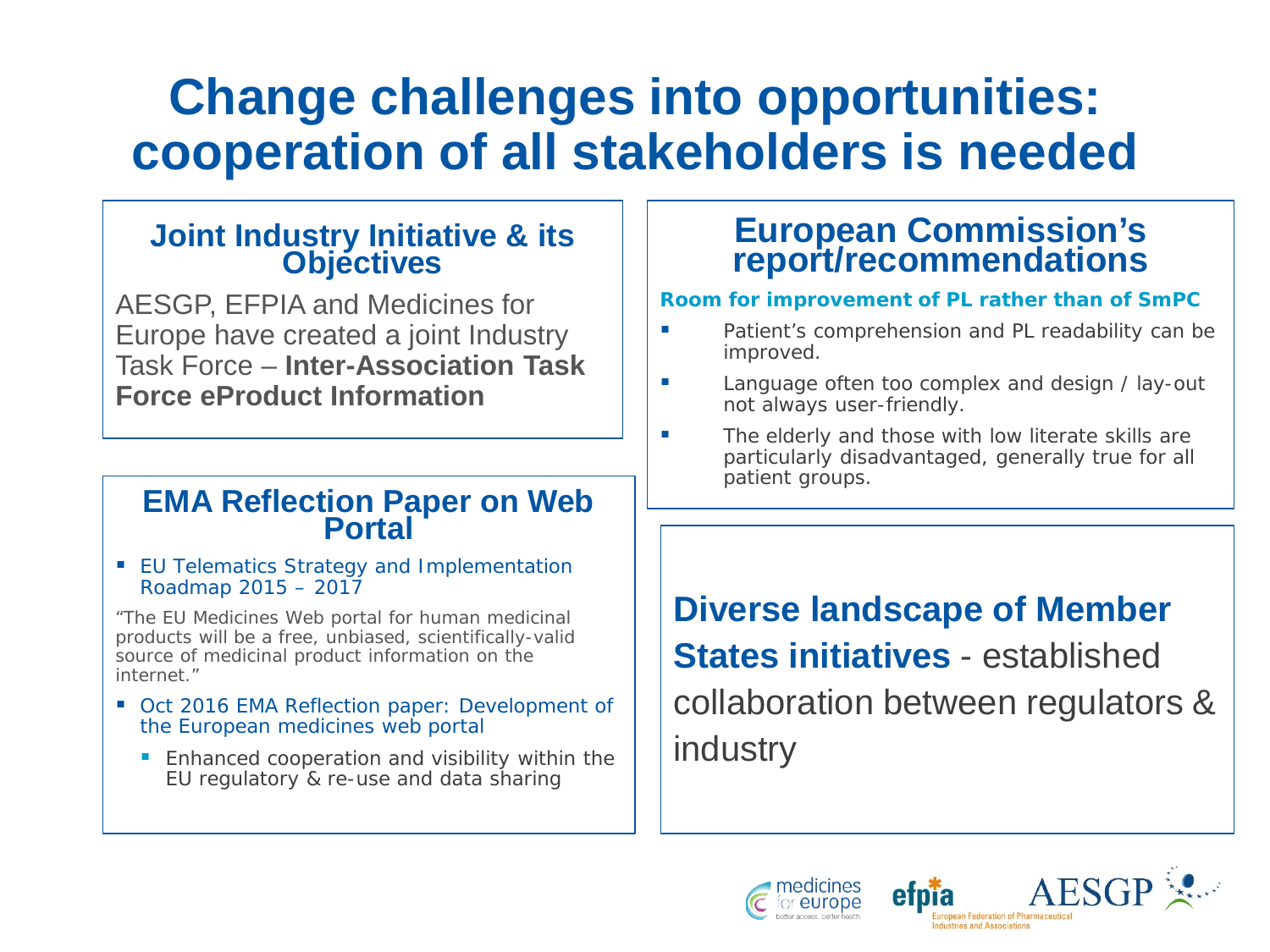

**Work towards two main goals:**

- **To support EMA's vision of a single European information system on medicinal products which is accessible to the public and speedily available everywhere across Europe**
- **Regulator-approved Product Information up-to-date and in an adaptive format**

**The Vision is to be part of e-health and to link into the digital care of patients**